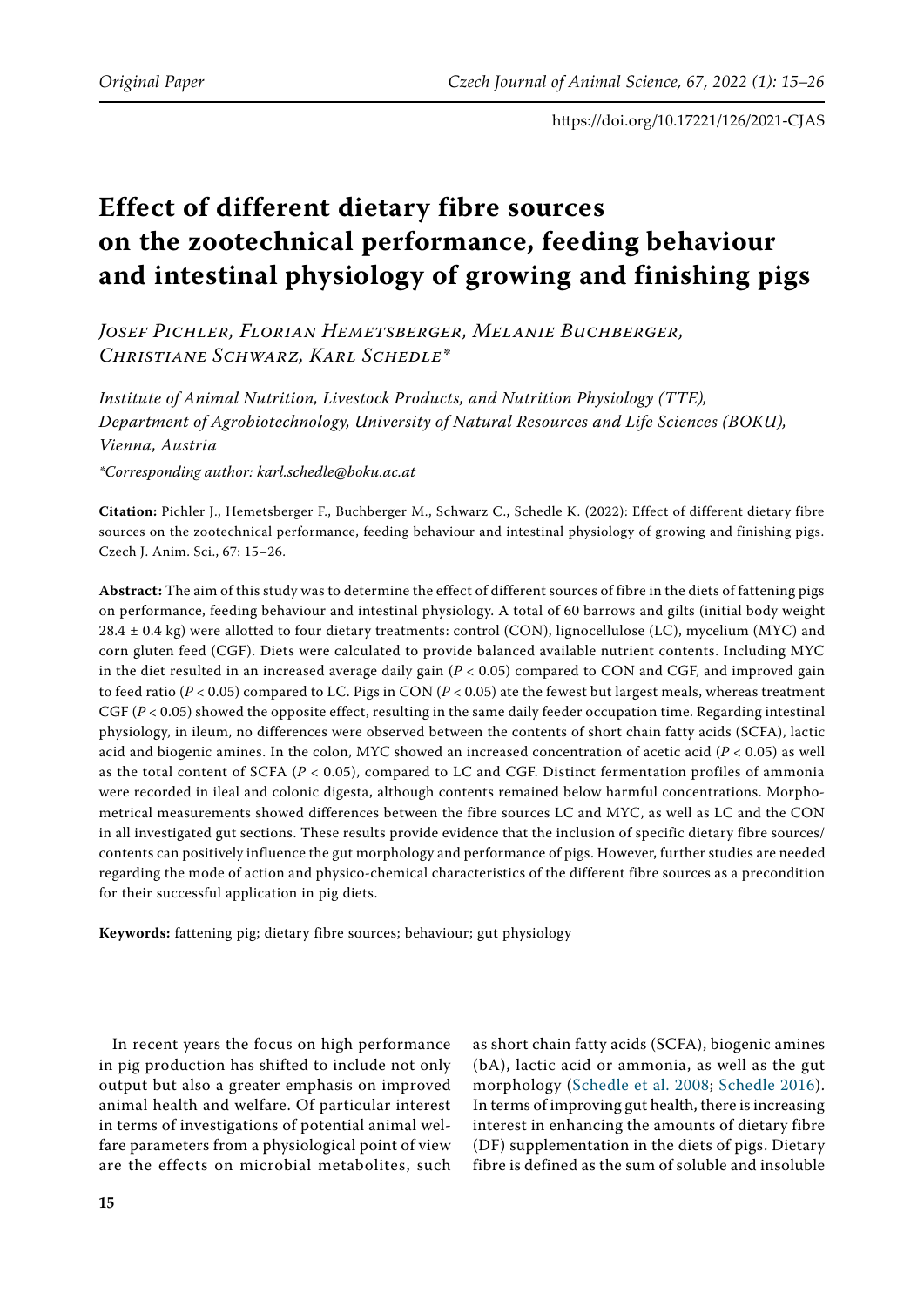carbohydrates with three or more monomeric units and lignin which are neither hydrolyzed by endogenous enzymes nor absorbed in the small intestine [\(Cummings et al. 2009](#page-9-0)). Typically, soluble dietary fibre (SDF) constitutes the minor part, and insoluble dietary fibre (IDF) is a major part of the total dietary fibre (TDF) in most feedstuffs fed to pigs ([Jaworski et al. 2015](#page-10-2)). High amounts of SDF lead to increased digesta viscosity, satiety and a decreased rate of gastric emptying, whereas IDF causes an increased passage rate, bulkiness of faeces and softer faeces ([Wenk 2001;](#page-11-0) [Montagne et al. 2003](#page-10-3)). Alongside this traditional classification of dietary fibres, there are additional physico-chemical properties that differ between the available dietary fibre sources ([Slama et al. 2019\)](#page-10-4).

There have been few reported studies regarding dietary fibre and feeding behaviour. Nevertheless, several studies have confirmed a positive effect of certain quantities of DF with regard to prolonged chewing activity and increased satiety leading to a reduction of aggression and stereotypes ([Kallabis and Kaufmann 2012\)](#page-10-5). Despite these positive effects of DF, a reduction of energy and protein digestibility can also be observed [\(Noblet](#page-10-6)  [and Le Goff 2001\)](#page-10-6). Thus, the effects of nutrient dilution and reduced digestibility have to be compensated in the diet calculations if negative effects on performance are to be avoided ([Schedle 2016\)](#page-10-1). Carbohydrate fermentation in the gut leads to the production of straight SCFA whereas protein fermentation leads to straight SCFA and their isomers (branched-chain fatty acids; BCFA) as well as potentially toxic substances (i.e., ammonia and bA) ([Rasmussen et al. 1988;](#page-10-7) [De Preter et al. 2011\)](#page-9-1).

In a feed choice study, pigs chose a total dietary fibre content between of 12.3% and 14.5% [\(Pichler](#page-10-8)  [et al. 2020\)](#page-10-8). Based on these results we wanted to test the effect of different dietary fibre sources, under a feeding regime that was comparable to the nutrient supply used in the feed choice study of [Pichler](#page-10-8)  [et al. \(2020\).](#page-10-8) Therefore, the aim of this study was to determine the effect of different – mainly insoluble – fibre sources with different physico-chemical properties [lignocellulose (LC), mycelium (MC) and corn gluten feed (CGF)] ([Slama et al. 2019](#page-10-4)) in terms of fattening performance and feeding behaviour, as well as on intestinal physiology considering a constant energy and available nutrient content between the diets. It was hypothesized that due to the nutrient-balanced diets no differ-

ences between treatments regarding the fattening performance would appear. Furthermore, we expected effects through the different fibre sources with regard to feeding behaviour and parameters regarding gut physiology.

# **Material and methods**

# **Animals and experiments**

The research was conducted at the Austrian pig testing facility (Streitdorf, Austria) under compliance with the  $1<sup>st</sup>$  regulation of animals keeping (BGBl. II No. 485/2004). The current study employed a total of 28 barrows and 32 gilts [28.4 ± 0.4 kg; OEHYB: ((Large White × Landrace) × Piétrain)]. The pigs were randomly allotted to 12 pens, and four dietary treatments. The pens were on a fully slatted concrete floor, with an automatic dry feeder and a nipple drinker. Each treatment group comprised seven barrows and eight gilts. Ground feed and water were provided *ad libitum*. Individual body weights (BW) were determined weekly. The automatic dry-feeding system, individually recorded every feed intake, time of feed intake and also the amount of feed as measured with a transponder chip. The individual feeding duration, feeding frequency and feed intake were calculated for each visit, day and feeding phase. For the data collected on feeding behaviour, visits that ingested 10 g or less were defined as gambolling and hence they were removed from the dataset. Animals received a grower diet (28.4 ± 0.4 kg – 74.4  $\pm$  0.5 kg BW) and a finisher diet (74.4  $\pm$  0.5 kg –  $115.6 \pm 0.2$  kg BW). In addition to the common performance parameters of average daily gain (ADG), average daily feed intake (ADFI) and gain to feed ratio  $(GF)$ , calculations were also made of the daily energy intake (EI) and the energy conversion (EC). As EI was defined, the total individual energy intake was calculated as the energy content of the feed multiplied by the ADFI. The EC was defined as the weight gain in grams based on one MJ energy intake. The animals were slaughtered by skilled staff applying standardized conditions in the slaughterhouse of the pig testing facility when individual body weight reached at least 113 kg. The four dietary treatments were based on corn, barley and soybean meal (Table 1). Treatment 1 (CON) acted as a control treatment without additional dietary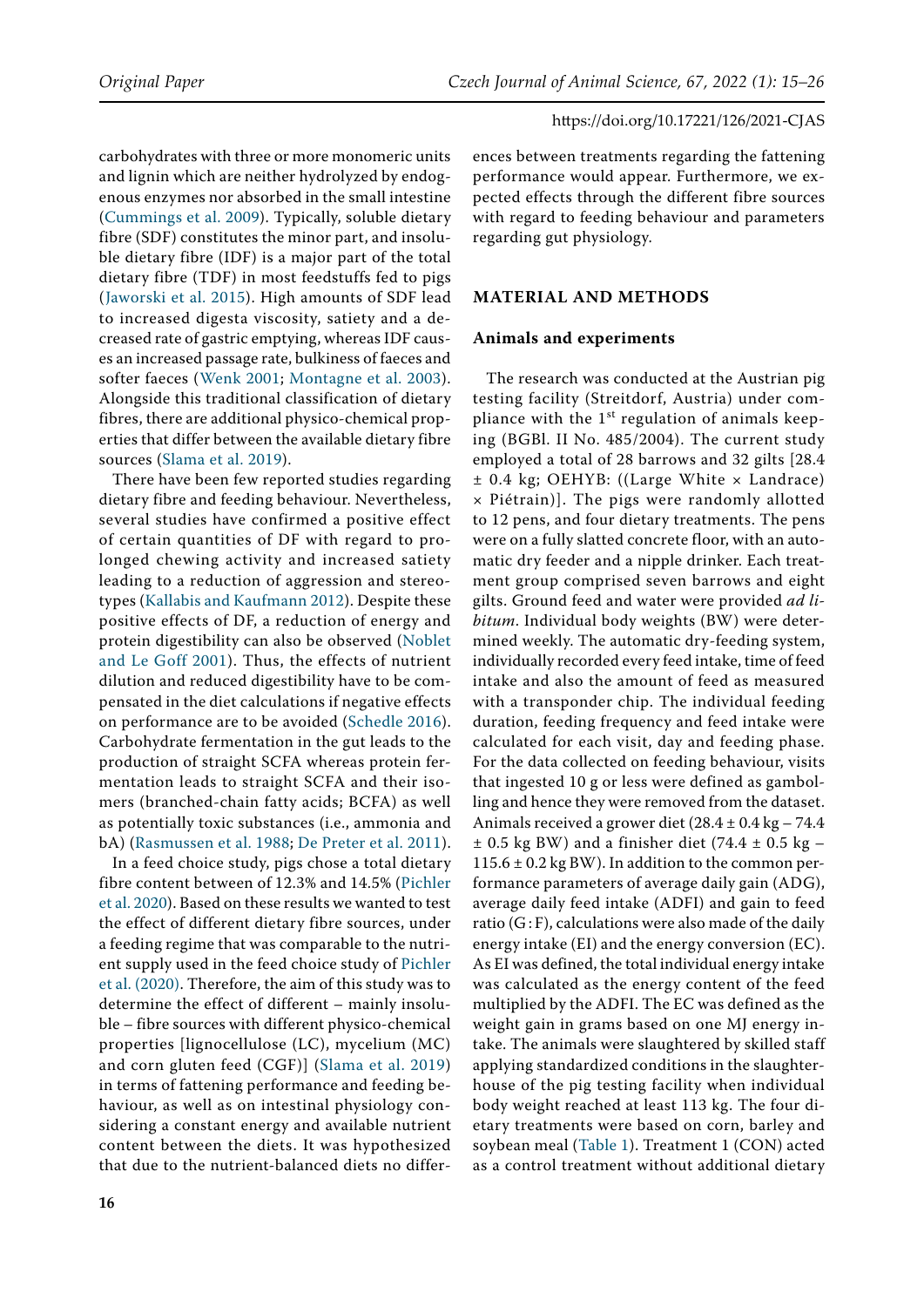#### Table 1. Ingredients and chemical composition of experimental diets

|                                                                       |                          |             | Grower            |         | Finisher                 |          |                   |                   |
|-----------------------------------------------------------------------|--------------------------|-------------|-------------------|---------|--------------------------|----------|-------------------|-------------------|
|                                                                       | <b>CON</b>               | $_{\rm LC}$ | <b>MYC</b>        | CGF     | <b>CON</b>               | LC       | <b>MYC</b>        | <b>CGF</b>        |
| Ingredients                                                           |                          |             |                   |         |                          |          |                   |                   |
| Corn $(\%)$                                                           | 52.18                    | 49.50       | 49.50             | 52.88   | 46.11                    | 57.54    | 57.54             | 48.44             |
| Barley (%)                                                            | 24.34                    | 20.00       | 20.00             | 20.00   | 38.29                    | 20.00    | 20.00             | 32.14             |
| Soybean meal without hulls (%)                                        | 20.39                    | 20.25       | 20.25             | 19.11   | 12.77                    | 13.49    | 13.49             | 11.64             |
| Sunflower oil (%)                                                     |                          | 2.14        | 2.14              |         |                          | 1.10     | 1.10              |                   |
| Limestone (%)                                                         | 1.39                     | 1.32        | 1.32              | 1.43    | 1.30                     | 1.25     | 1.25              | 1.36              |
| Monocalcium phosphate (%)                                             | 0.26                     | 0.34        | 0.34              | 0.15    | 0.10                     | 0.21     | 0.21              | $\qquad \qquad -$ |
| Sodium chloride (%)                                                   | 0.25                     | 0.22        | 0.22              | 0.22    | 0.25                     | 0.23     | 0.23              | 0.22              |
| L-lysine HCl, 80% (%)                                                 | 0.35                     | 0.37        | 0.37              | 0.38    | 0.37                     | 0.38     | 0.38              | 0.40              |
| DL-methionine (%)                                                     | 0.15                     | 0.16        | 0.16              | 0.14    | 0.11                     | 0.13     | 0.13              | 0.11              |
| L-threonine (%)                                                       | 0.16                     | $0.16\,$    | 0.16              | 0.16    | 0.15                     | $0.14\,$ | 0.14              | 0.15              |
| L-tryptophan (%)                                                      | 0.03                     | 0.04        | 0.04              | 0.04    | 0.04                     | 0.04     | 0.04              | $0.05\,$          |
| Lignocellulose (%)                                                    | $\overline{\phantom{0}}$ | 5.00        | $\qquad \qquad -$ |         | $\overline{\phantom{0}}$ | 5.00     | $\qquad \qquad -$ |                   |
| Mycelium (%)                                                          |                          |             | 5.00              |         |                          |          | 5.00              |                   |
| Corn gluten feed (%)                                                  |                          |             |                   | 5.00    |                          |          |                   | 5.00              |
| Vitamin and trace element premix $(\%)^1$                             | 0.50                     | 0.50        | 0.50              | 0.50    | 0.50                     | 0.50     | 0.50              | 0.50              |
| Phytase (IU/kg)                                                       | 750                      | 750         | 750               | 750     | 750                      | 750      | 750               | 750               |
| Chemical composition, analysed (per kg, based on 880 g/kg dry matter) |                          |             |                   |         |                          |          |                   |                   |
| Dry matter (g)                                                        | 882                      | 886         | 883               | 887     | 894                      | 886      | 884               | 889               |
| Predicted ME (MJ)                                                     | 13.7                     | 13.2        | 13.6              | 13.5    | 13.5                     | 13.3     | 13.6              | 13.6              |
| Predicted NE (MJ)                                                     | 10.0                     | 9.6         | 10.0              | 9.9     | 9.9                      | 9.7      | 9.9               | 9.9               |
| Crude ash (g)                                                         | 46                       | 43          | 43                | 47      | 42                       | 39       | 40                | 39                |
| Crude protein (g)                                                     | 167                      | 161         | 163               | 166     | 140                      | 135      | 136               | 144               |
| Ether extract (g)                                                     | 24                       | $44\,$      | 43                | 25      | 24                       | 37       | 34                | 23                |
| Sugar (g)                                                             | 35                       | 37          | 33                | 33      | 35                       | 28       | 28                | 29                |
| Starch (g)                                                            | 489                      | 455         | 462               | 483     | 526                      | 516      | 513               | 504               |
| Crude fibre (g)                                                       | 25                       | 47          | 36                | 30      | 28                       | 41       | 30                | 28                |
| Acid detergent fibre (g)                                              | 31                       | 62          | 51                | 36      | 33                       | 58       | 52                | 40                |
| Neutral detergent fibre (g)                                           | 79                       | 106         | 102               | 93      | 87                       | 107      | 111               | 113               |
| Total dietary fibre (g)                                               | 122                      | 160         | 141               | 125     | 120                      | 150      | 139               | 136               |
| Soluble dietary fibre (SDF, g)                                        | $\overline{4}$           | 6           | $11\,$            | 3       | 7                        | 7        | 10                | 3                 |
| Insoluble dietary fibre (IDF, g)                                      | 118                      | 154         | $130\,$           | 122     | 113                      | 143      | 129               | 133               |
| $\ensuremath{\mathit{IDF}}\xspace/\ensuremath{\mathit{SDF}}\xspace$   | $30\,$                   | $26\,$      | $12\,$            | 41      | $16\,$                   | $20\,$   | 13                | $44\,$            |
| Ca(g)                                                                 | 5.7                      | 5.9         | 6.5               | 6.6     | 6.5                      | 6.2      | 6.2               | $5.7\,$           |
| Na(g)                                                                 | 1.2                      | $1.0\,$     | $1.2\,$           | $1.4\,$ | $1.3\,$                  | $1.2\,$  | $1.3\,$           | 1.4               |
| P(g)                                                                  | 4.3                      | 4.3         | $4.4\,$           | $4.2\,$ | 3.6                      | $3.4\,$  | 3.6               | $3.8\,$           |

 $CGF = group$  with corn gluten feed;  $CON = control$  group;  $LC = group$  with lignocellulose;  $ME = metabolic$  metabolizable energy [\(GfE 2008\)](#page-9-2); MYC = group with mycelium; NE = net energy ([Noblet et al. 1994](#page-10-9))

<sup>1</sup>Vitamin and trace element premix consisting of: vitamin A 1 200 000 IU/kg; vitamin D<sub>3</sub> 391 200 IU/kg; vitamin E as allracalpha-tocopherol acetate 4 000 mg/kg; vitamin K<sub>3</sub> 840 mg/kg; vitamin B<sub>1</sub> 480 mg/kg; vitamin B<sub>2</sub> 1 200 mg/kg; vitamin  $B_6$  840 mg/kg; vitamin  $B_{12}$  as cyanocobalamin 8.4 mg/kg; niacin amide 7 200 mg/kg; Ca-D-pantothenate 3 000 mg/kg; folic acid 120 mg/kg; biotin 18 mg/kg; Fe as iron-(II)-sulphate-monohydrate 12 400 mg/kg; Zn as zinc oxide 14 200 mg/kg; Mn as manganese-(II)-oxide 7 822 mg; Cu as copper-(II)-sulphate pentahydrate 2 200 mg/kg; I as calcium iodate 260 mg/kg; Se as sodium selenite 60 mg/kg; Ca-carbonate as carrier 87.7% (i.e. 33.3% Ca)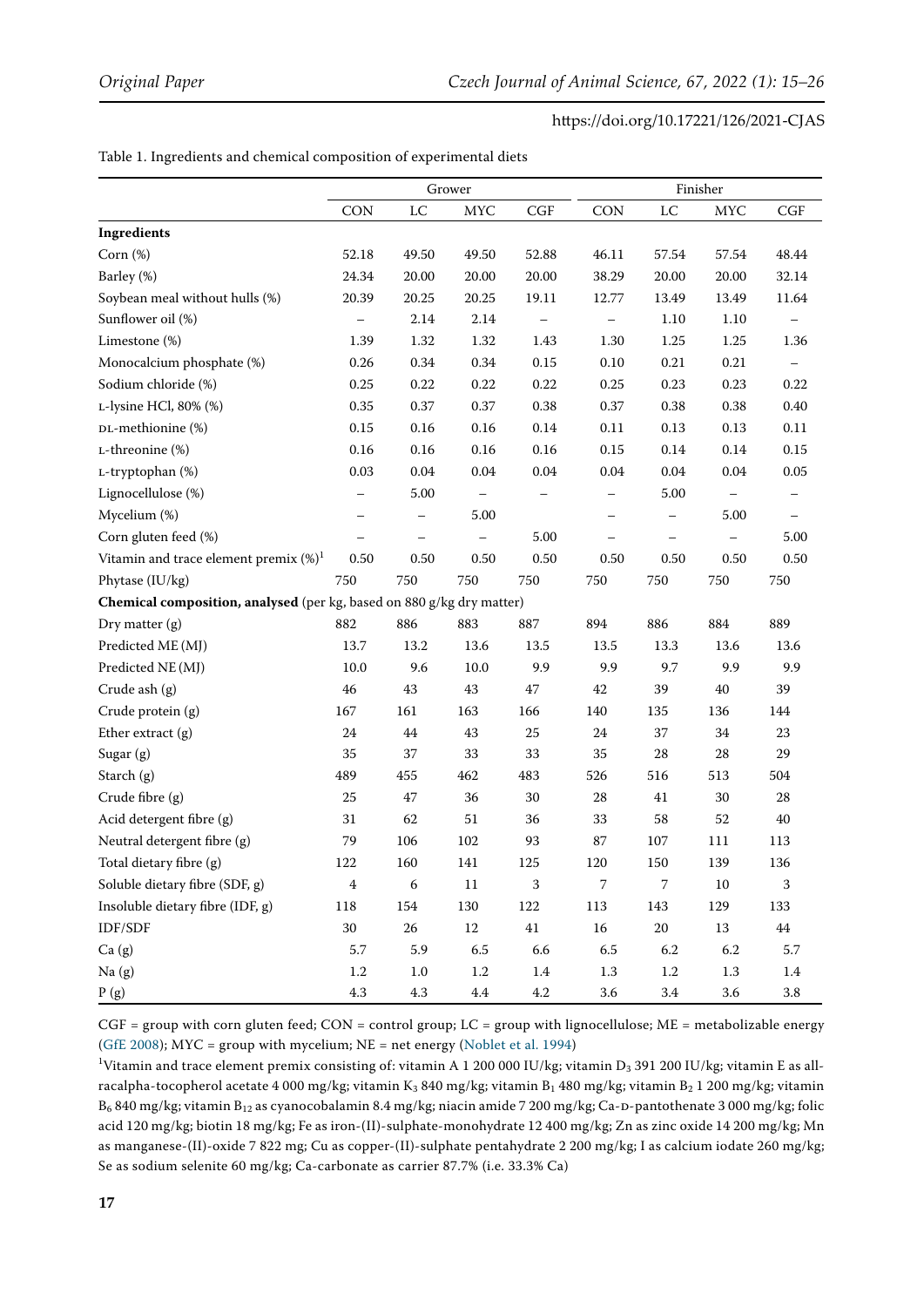fibre supplementation. Treatment 2 (LC) included 5% lignocellulose (SDF/IDF/TDF: 13/933/946 g/kg DM). Treatment 3 (MYC) had 5% mycelium (heat inactivated mycelium of *Aspergillus niger*, indirectly dried by steam; fermentation residue from the citric acid production; SDF/IDF/TDF: 13/756/769 g/kg DM. Treatment 4 (CGF) contained 5% corn gluten feed (a dried co-product of the corn wet milling process; SDF/IDF/TDF: 0/488/488 g/kg DM). All diets were calculated to meet or exceed the nutritional requirements of the [GfE \(2006\)](#page-9-3) and were balanced for their content of net energy (NE), standardized ileal digestible (SID) lysine (Lys), SID methionine (Met), SID threonine (Thr), SID tryptophan (Trp), Ca, digestible P and Na.

## **Sampling and analyses**

*Feedstuff.* Samples of the diets were taken immediately after mixing. The diets were analysed for dry matter (DM), crude protein (CP), crude fibre (CF), ether extract (EE), ash, starch and sugar, as well as the elements Ca, P and Na according to standard procedures ([VDLUFA 2012](#page-11-1)). Total dietary fibre (TDF) analysis (Method No. AOAC 991.43, including IDF and SDF) was carried out with the ANKOM TDF Fiber Analyzer (ANKOM, Macedon, NY, USA). Due to the different DM levels, the DM was equally calculated to 88%. The metabolizable energy (ME) content was estimated using the formula for compound feed published by the society of nutrition physiology ([GfE 2008](#page-9-2)). For the calculation of the net energy (NE) content the formula by [Noblet et al.](#page-10-9)  [\(1994\)](#page-10-9) was applied. Amino acids were calculated as standardized ileal digestible according [Sauvant](#page-10-13)  [et al. \(2004\).](#page-10-13)

*Digesta.* Following slaughter, and immediately after removing the gastrointestinal tract, digesta samples were taken from the end of ileum (approx. 1.5 m–10 cm prior ileo-caecal junction) and the colon ascendens (30 cm from the junction flexura centralis to the distal loop). The digesta were filled in tubes and stored at –18 °C until further analyses for DM, SCFA, bA, lactic acid and ammonia. The DM content was estimated according to [VDLUFA \(2012\)](#page-11-1). The content of SCFA were analysed according the method of [Zhao](#page-11-2)  [et al. \(2006\)](#page-11-2) with a gas chromatographic system (Agilent Technologies 7890A GC System with

7683B Injector; Santa Clara, CA, USA) and the integration was done with the appropriate software (Agilent GC ChemStation; Agilent Technologies, Santa Clara, CA, USA). The determination of the concentration of bA was done according to [Saarinen \(2002\)](#page-10-10) with a high performance liquid chromatography system (Waters Alliance® HPLC e2695 Separations Module and software Waters Empower 2 Pro; Waters™, Milford, MA, USA) and a specific column (InertClone™ 5 µm ODS(2) 150 Å, LC Column 250  $\times$  4.6 mm; Phenomenex<sup>®</sup>, Torrance, CA, USA). Detection was achieved with UV-Vis detector (Waters 2489 UV/Visible Detector; Waters™, Milford, MA, USA). Lactic acid and ammonia contents were analysed according to the methods of [Pryce \(1969\)](#page-10-11) and [Patton and Crouch](#page-10-12) [\(1977\),](#page-10-12) respectively, using a spectro-photometer (Tecan Sunrise; Tecan Trading AG, Männedorf, Switzerland) for quantification.

*Morphology.* Immediately after slaughter, tissue samples from the proximal jejunum  $(\sim 1$  m distal from pylorus), the end of the ileum (approx. 10 cm prior ileo-caecal junction) and the colon ascendens (at the junction flexura centralis to the distal loop) were drawn and washed with phosphate buffered saline. After 48 h of fixation in formalin the samples were embedded in paraffin wax. Samples were cut with a microtome (Leica RM 2145; Leica Microsystems GmbH, Wetzlar, Germany) to a thickness of  $5 \mu m$  and tissues were subsequently stained with Alcianblue and Periodic acid–Schiff (Leica Autostainer-XL; Leica Microsystems GmbH, Wetzlar, Germany). The tissue samples were examined with a light microscope (Leica DM 6000 B; Leica Microsystems GmbH, Wetzlar, Germany) and morphometrical measurements were carried out applying software (Leica Application Suite, v3.5.0; Leica Microsystems GmbH, Wetzlar, Germany). Histometrical measurements of villus height (from the tip of the villus to the villus-crypt junction), villus surface area (cross-sectional area of a villus measured above the crypt-villus junction), crypt depth (from the onset of crypt to the base of the crypt), crypt surface area (cross-sectional area of the luminal space of a crypt including the epithelial cells) were made on six well-orientated villi and crypts, respectively. The thickness of muscularis was also determined. Goblet cells were counted in the selected six villi and crypts. The mean of six measurements per sample was used as the aver-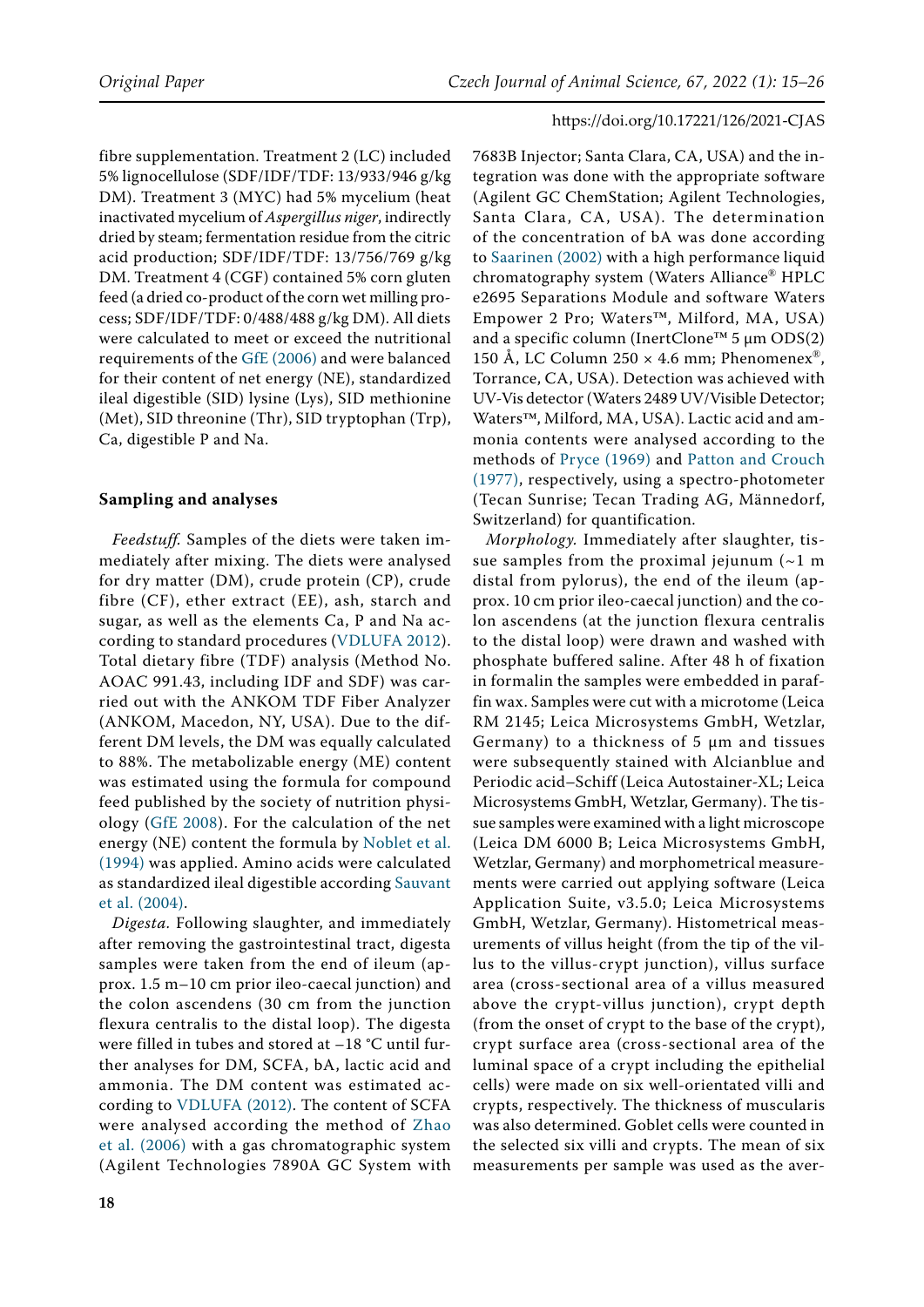age value for further analyses. Villus crypt ratio was calculated.

*Data processing.* All data were processed in Microsoft Excel 2013 (Microsoft, Redmond, WA, USA) and outliers were removed. Outliers were defined as values differing by more than two times standard deviation of the mean. Additional statistical analysis was performed with the procedure GLM (general linear model, Statistical Analysis Software v9.4, SAS Institute Inc., Cary, NC, USA). The experimental factors were diet and sex, and the interaction of diet × sex. Using the Tukey-Kramer method the multiple comparison of least square means was performed and results are presented in the tables below. Differences between diets or sex were considered statistically significant at *P* < 0.05 (and *P* < 0.1 was considered as a trend). An interaction between diet and sex was considered statistically significant at  $P < 0.05$ , and trends at lower levels of significance were not respected.

#### **Results**

As no diet × sex interactions were detected only the results for main effects are presented below. Due to health issues unrelated to diets, it was necessary to remove two animals (from CON and MYC) from the study. As shown in Table 1, the diets differed in their total nutrient content. Furthermore, the calculated balanced energy and nutrient content could not always be achieved; however, values were within the analytical tolerance and the nutrient contents reached the GfE recommendations of ([GfE 2006](#page-9-3)). Table 2 presents the zootechnical performance parameters. In the grower phase there was no difference (*P* > 0.1) in average daily gain (ADG), average daily feed intake (ADFI) and the daily energy intake (EI) between treatments. However, MYC in the diet improved  $(P < 0.05)$  the gain: feed  $(G : F)$  and energy conversion (EC) compared to that of LC  $(-12.8\%;$ –10.1%) and CGF (–10.8%; –10.1%) treatment. In the

|                       | Diet               |                   |                      |                   | Sex  |                             | $P$ -value  |        |              |
|-----------------------|--------------------|-------------------|----------------------|-------------------|------|-----------------------------|-------------|--------|--------------|
|                       | <b>CON</b>         | ${\rm LC}$        | <b>MYC</b>           | CGF               | 8    | $\operatorname{\mathsf{P}}$ | ${\rm SEM}$ | diet   | sex          |
| <b>Grower</b> phase   |                    |                   |                      |                   |      |                             |             |        |              |
| ADG(g)                | 838                | 856               | 898                  | 836               | 897  | 816                         | 12.5        | 0.1009 | 0.0010       |
| ADFI $(g)$            | 1768               | 1917              | 1811                 | 1958              | 2024 | 1703                        | 43.0        | 0.2708 | 0.0001       |
| $G$ : $F$ (g/kg)      | 469 <sup>ab</sup>  | 436 <sup>b</sup>  | 500 <sup>a</sup>     | 446 <sup>b</sup>  | 451  | 475                         | 7.1         | 0.0041 | 0.0551       |
| EI (MJ ME/day)        | 24.2               | $25.4\,$          | 24.7                 | $26.5\,$          | 27.4 | 23.0                        | 0.57        | 0.4407 | 0.0001       |
| EI (MJ NE/day)        | 17.7               | 18.6              | 18.1                 | 19.4              | 20.0 | 16.9                        | 0.42        | 0.4436 | $< 0.000\ 1$ |
| $EC$ (g/MJ ME)        | 34.2 <sup>ab</sup> | 33.0 <sup>b</sup> | 36.7 <sup>a</sup>    | 33.0 <sup>b</sup> | 33.3 | 35.1                        | 0.50        | 0.0214 | 0.0553       |
| EC (g/MJ NE)          | 46.7 <sup>ab</sup> | 45.0 <sup>b</sup> | $50.1\mathrm{^a}$    | $45.1^{\rm b}$    | 45.5 | 48.0                        | 0.69        | 0.0221 | 0.0553       |
| <b>Finisher phase</b> |                    |                   |                      |                   |      |                             |             |        |              |
| ADG(g)                | $868^{ab}$         | 924 <sup>a</sup>  | 940 <sup>a</sup>     | 825 <sup>b</sup>  | 954  | 824                         | 16.9        | 0.0143 | < 0.0001     |
| ADFI $(g)$            | $2.585^{\rm b}$    | $2995^a$          | $2695$ <sup>ab</sup> | $2508^{\rm b}$    | 2984 | 2406                        | 66.9        | 0.0079 | $< 0.000\ 1$ |
| $G$ : F (g/kg)        | $332^{ab}$         | 317 <sup>b</sup>  | 350 <sup>a</sup>     | $325^{ab}$        | 323  | 339                         | 4.5         | 0.0487 | 0.0611       |
| EI (MJ ME/day)        | 34.9 <sup>ab</sup> | 39.8 <sup>a</sup> | 36.6 <sup>ab</sup>   | $34.1^{b}$        | 40.3 | 32.5                        | 0.9         | 0.0229 | $< 0.000\ 1$ |
| EI (MJ NE/day)        | 26.6 <sup>ab</sup> | 29.0 <sup>a</sup> | 26.7 <sup>ab</sup>   | 24.8 <sup>b</sup> | 29.4 | 23.7                        | 0.6         | 0.0241 | < 0.0001     |
| EC (g/MJ ME)          | 24.2               | 23.8              | 25.4                 | 23.9              | 23.9 | 24.8                        | 0.3         | 0.2196 | 0.1587       |
| $EC$ (g/MJ NE)        | 32.9               | 32.7              | 35.0                 | 32.9              | 32.8 | 33.9                        | 0.4         | 0.1916 | 0.1574       |
| <b>Total</b>          |                    |                   |                      |                   |      |                             |             |        |              |
| ADG(g)                | 850 <sup>b</sup>   | $876^{ab}$        | 931 <sup>a</sup>     | 828 <sup>b</sup>  | 919  | 819                         | 13.0        | 0.0051 | < 0.0001     |
| ADFI(g)               | 2 1 6 3            | 2422              | 2 2 4 9              | 2 2 2 7           | 2474 | 2057                        | 47.0        | 0.1061 | < 0.0001     |
| $G$ : F $(g/kg)$      | $388^{ab}$         | 368 <sup>b</sup>  | 410 <sup>a</sup>     | $376^{ab}$        | 375  | 396                         | 5.1         | 0.0160 | 0.0268       |

Table 2. Effect of the fibre source and sex on zootechnical performance in the grower and finisher phases of fattening pigs

ADFI = average daily feed intake; ADG = average daily gain;  $CGF = group$  with corn gluten feed;  $CON = control$  group; EC = energy conversion; EI = energy intake;  $G$ : F = gain to feed; LC = group with lignocellulose; MYC = group with mycelium; SEM = standard error of means

a,bMean values within a row without a common superscript differ significantly ( $P < 0.05$ )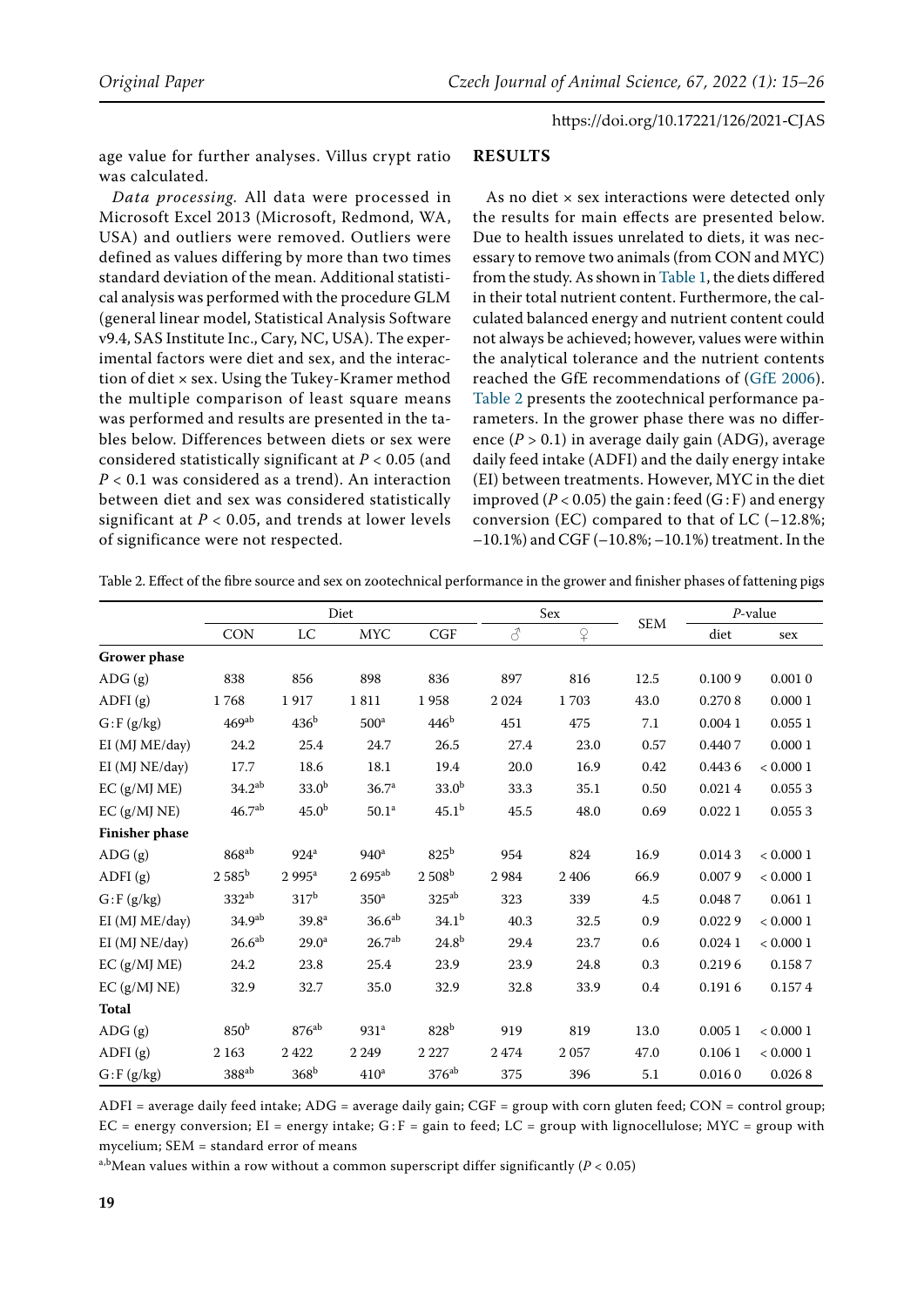finisher phase the ADG of the treatment including LC (+12.0%) and MYC (+13.9%) were enhanced (*P* < 0.05) compared to that of the CGF. Furthermore, LC had a higher ADFI (*P* < 0.05) compared to CON  $(+13.7%)$  and CGF  $(+16.3%)$  which led to a higher daily EI (*P* < 0.05) than CGF (+5.7 MJ ME, +4.2 MJ NE). MYC improved G : F (+9.4%; *P* < 0.05) compared to that of LC. Over the total fattening phase CON (–8.7%) and CGF (–11.1%) showed reduced ADG compared to MYC (*P* < 0.05). Similar to the grower phase, a MYC supplementation improved G: F compared to the LC  $(-10.2\%; P < 0.05)$  treatment. Regarding sex, barrows increased (*P* < 0.05) ADG (+9.0% to +13.6%), ADFI (+12.8% to +19.4%), EI (+16.1% to +19.4%), and declined ( $P < 0.05$ )  $G$ : F  $(-5.6%)$  in the grower, finisher and total fattening phase.

The results of the feeding behaviour are shown in Table 3. In all phases pigs in treatment group CGF consumed more but smaller meals per day

than the CON  $(P < 0.05)$ . Additionally, in the finisher phase pigs in MYC also consumed more meals  $(+39.6\%; P < 0.05)$  per day than in CON, whereas LC showed larger meals in the finisher phase (+29.3%) and over the whole fattening phase (+23.5%) as the CGF (*P* < 0.05). Additionally, in the finisher phase, there was a trend for faster meal consumption in the LC treatment  $(P < 0.1)$  compared to the CGF. In both phases, pigs in CON tended to take longer meals but without any difference in the total daily feeder occupation time compared to CGF  $(P < 0.1)$ . Barrows consumed more meals per day (+15.7% to +19.2%; *P* < 0.05) with no difference in the time per visit, leading to a longer total daily feeder occupation time  $(P < 0.05)$  in the finisher phase  $(+18.8%)$  and over the whole fattening phase  $(+14.6\%; P < 0.05)$ .

Table 4 shows the dry matter content and concentration of SCFA and ammonia in the ileal and colon digesta. No differences in the content of biogenic amines (*P* > 0.1) and lactic acid (*P >* 0.1) were

|                 | Diet                 |                     |                     |                   | Sex                 |                | $P$ -value |        |         |
|-----------------|----------------------|---------------------|---------------------|-------------------|---------------------|----------------|------------|--------|---------|
|                 | <b>CON</b>           | LC                  | <b>MYC</b>          | CGF               | $\vec{\mathcal{C}}$ | $\overline{P}$ | <b>SEM</b> | diet   | sex     |
| Grower          |                      |                     |                     |                   |                     |                |            |        |         |
| Meals/day $(n)$ | $21.5^{b}$           | 26.0 <sup>ab</sup>  | 28.0 <sup>ab</sup>  | 30.8 <sup>a</sup> | 28.7                | 24.4           | 1.1        | 0.0105 | 0.0316  |
| $g/$ meal       | 77.7 <sup>a</sup>    | $68.2^{ab}$         | $64.4^{ab}$         | $58.8^{b}$        | 69.1                | 65.4           | 2.0        | 0.0046 | 0.3108  |
| g/min           | 17.2                 | 17.5                | 16.9                | 18.1              | 17.8                | 17.1           | 0.4        | 0.7359 | 0.3833  |
| t/visit (min)   | $4.7^{(a)}$          | $4.0^{(ab)}$        | $4.0^{(ab)}$        | $3.6^{(b)}$       | 4.0                 | 4.1            | 0.2        | 0.0984 | 0.7990  |
| $t/day$ (min)   | 96.9                 | 97.3                | 97.2                | 105.6             | 104.7               | 93.8           | 2.4        | 0.4313 | 0.0970  |
| Finisher        |                      |                     |                     |                   |                     |                |            |        |         |
| Meals/day $(n)$ | $22.5^{\rm b}$       | $27.4^{ab}$         | 31.4 <sup>a</sup>   | 33.1 <sup>a</sup> | 31.1                | 26.1           | 1.3        | 0.0114 | 0.0342  |
| g/meal          | $109.6^a$            | $108.5^{\circ}$     | 91.3 <sup>ab</sup>  | 76.7 <sup>b</sup> | 99.9                | 93.2           | 4.4        | 0.0139 | 0.4036  |
| g/min           | 26.9 <sup>(ab)</sup> | $29.1^{(a)}$        | $27.0^{(ab)}$       | $24.9^{(b)}$      | 27.2                | 26.7           | 0.6        | 0.0817 | 0.6202  |
| $t/visit$ (min) | $4.1^{(a)}$          | 3.7 <sup>(ab)</sup> | 3.4 <sup>(ab)</sup> | $3.1^{(b)}$       | 3.7                 | 3.5            | 0.1        | 0.0753 | 0.494 1 |
| $t/day$ (min)   | 93.0                 | 98.8                | 101.3               | 102.5             | 107.0               | 90.1           | 2.5        | 0.5851 | 0.0004  |
| <b>Total</b>    |                      |                     |                     |                   |                     |                |            |        |         |
| Meals/day $(n)$ | $22.1^{b}$           | 26.6 <sup>ab</sup>  | 29.7 <sup>ab</sup>  | 31.4 <sup>a</sup> | 29.5                | 25.5           | 1.1        | 0.0138 | 0.0457  |
| g/meal          | 91.2 <sup>a</sup>    | 88.4 <sup>a</sup>   | 80.8 <sup>ab</sup>  | 67.6 <sup>b</sup> | 84.3                | 79.8           | 2.9        | 0.0122 | 0.3945  |
| g/min           | 21.8                 | 23.2                | 21.5                | 21.2              | 22.3                | 21.6           | 0.4        | 0.3559 | 0.4175  |
| $t/visit$ (min) | 4.1                  | 3.7                 | 3.8                 | 3.2               | 3.7                 | 3.7            | 0.1        | 0.1690 | 0.8278  |
| $t/day$ (min)   | 94.5                 | 97.7                | 97.9                | 103.8             | 105.2               | 91.8           | 2.2        | 0.5473 | 0.0030  |

Table 3. Effect of the dietary fibre source and sex on the feeding behaviour in grower and finisher phase of fattening pigs

 $CGF = group$  with corn gluten feed;  $CON = control$  group; g/meal = amount of feed (g) per visit; g/min = amount of feed (g) per minute; LC = group with lignocellulose; Meals/day = number of daily visits at the feeder; MYC = group with mycelium; SEM = standard error of means; t/day = feeder occupation time per day in minutes; t/visit = feeder occupation time per visit in minutes

a,b<sub>Mean values within a row without a common superscript differ significantly ( $P < 0.05$ ); <sup>(a,b)</sup>mean values within a row</sub> without a common superscript tend to differ  $(P < 0.1)$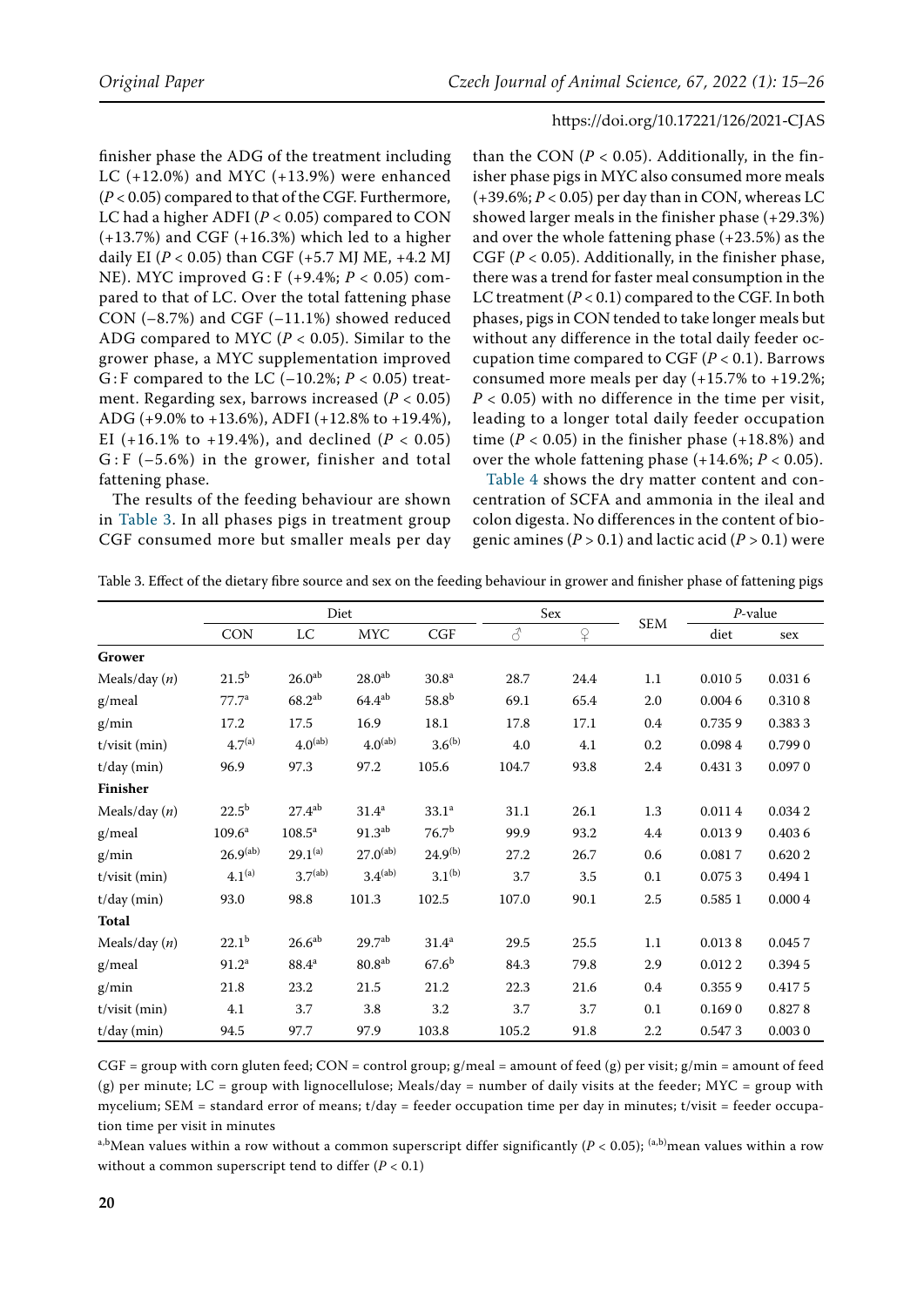|                        | Diet                  |                    |                    |                    |          | Sex                         |            | $P$ -value   |            |
|------------------------|-----------------------|--------------------|--------------------|--------------------|----------|-----------------------------|------------|--------------|------------|
|                        | CON                   | $_{\rm LC}$        | <b>MYC</b>         | <b>CGF</b>         | 8        | $\operatorname{\mathsf{P}}$ | <b>SEM</b> | diet         | sex        |
| <b>Ileum</b>           |                       |                    |                    |                    |          |                             |            |              |            |
| Dry matter (%)         | 9.9 <sup>ab</sup>     | 9.5 <sup>b</sup>   | $11.8^{\rm a}$     | 10.7 <sup>ab</sup> | 9.9      | 11.0                        | 0.3        | 0.0234       | 0.0605     |
| Acetic acid $(C_2)$    | 338.7                 | 383.1              | 378.2              | 377.8              | 360.1    | 378.8                       | 15.74      | 0.7556       | 0.5668     |
| Propionic acid $(C_3)$ | 49.2                  | 51.8               | 42.3               | 43.5               | 47.2     | 46.2                        | 2.26       | 0.4145       | 0.8219     |
| Butyric acid $(C_4)$   | 39.9                  | 45.1               | 56.0               | 44.4               | 44.5     | 48.2                        | 3.74       | 0.5060       | 0.6360     |
| Iso-valeric acid       | 5.7                   | 6.5                | 5.7                | 5.4                | 6.7      | 5.0                         | 0.39       | 0.7569       | 0.0293     |
| Caproic acid           | 3.9                   | 4.1                | $3.8\,$            | 5.3                | 3.7      | 4.8                         | 0.32       | 0.243 1      | $0.070\ 7$ |
| <b>Total SCFA</b>      | 445.0                 | 510.0              | 499.2              | 485.0              | 470.2    | 499.4                       | $20.5\,$   | 0.7154       | 0.4892     |
| $\mathrm{C}_2$         | 0.78                  | 0.79               | 0.79               | 0.80               | 0.79     | 0.79                        | 0.007      | 0.8155       | 0.6610     |
| $\mathrm{C}_3$         | $0.12\,$              | $0.12\,$           | 0.09               | $0.10\,$           | $0.10\,$ | $0.11\,$                    | 0.008      | 0.5086       | 0.5739     |
| $\mathrm{C}_4$         | 0.10                  | 0.09               | 0.12               | 0.10               | $0.10\,$ | 0.10                        | 0.006      | $0.371\ 5$   | 0.8091     |
| Ammonia                | 5.7 <sup>b</sup>      | $9.5^{\mathrm{a}}$ | 7.0 <sup>ab</sup>  | 5.8 <sup>b</sup>   | $7.2\,$  | 6.9                         | 0.54       | 0.0492       | 0.8003     |
| Colon                  |                       |                    |                    |                    |          |                             |            |              |            |
| Dry matter (%)         | $22.5^{(b)}$          | $24.5^{(a)}$       | $22.7^{(ab)}$      | $23.0^{(ab)}$      | 23.2     | $23.1\,$                    | $0.3\,$    | 0.0518       | 0.8624     |
| Acetic acid $(C_2)$    | $328.6$ <sup>ab</sup> | $295.5^{b}$        | 367.7 <sup>a</sup> | $299.5^{b}$        | 326.9    | 318.8                       | 7.14       | 0.0004       | 0.5082     |
| Propionic acid $(C_3)$ | 135.2                 | 126.0              | 139.6              | 124.1              | 133.4    | 129.1                       | 3.19       | 0.2557       | 0.4967     |
| Butyric acid $(C_4)$   | 115.8                 | 103.2              | 113.1              | 98.8               | 112.3    | 103.2                       | 2.93       | 0.1162       | 0.1097     |
| Iso-butyric acid       | 11.9 <sup>a</sup>     | 11.1 <sup>ab</sup> | $12.7^{\rm a}$     | $10.2^{b}$         | 11.90    | 11.1                        | 0.25       | 0.0014       | 0.0670     |
| Valeric acid           | $15.5^{(a)}$          | $12.9^{(b)}$       | $14.8^{(ab)}$      | $12.8^{(b)}$       | 15.2     | 12.8                        | 0.43       | 0.0291       | 0.0020     |
| Iso-valeric acid       | 8.6                   | 8.0                | 8.6                | 7.7                | 8.4      | 7.9                         | $0.20\,$   | 0.2970       | 0.2050     |
| Caproic acid           | 5.4 <sup>a</sup>      | 3.1 <sup>b</sup>   | 5.6 <sup>a</sup>   | 4.6 <sup>a</sup>   | 4.9      | $4.5\,$                     | 0.22       | $< 0.000\ 1$ | 0.2531     |
| Heptanoic acid         | 2.1                   | 1.9                | $2.0\,$            | 1.7                | 2.0      | 1.9                         | 0.07       | 0.1760       | 0.2135     |
| <b>Total SCFA</b>      | $626.3^{ab}$          | 561.9 <sup>b</sup> | $656.4^{\rm a}$    | $552.8^{b}$        | 614.9    | 583.8                       | 12.77      | 0.0043       | 0.1749     |
| $C_2$                  | 0.57                  | 0.56               | 0.59               | 0.58               | 0.58     | 0.58                        | 0.004      | 0.0625       | 0.8010     |
| $\mathrm{C}_3$         | 0.23                  | $0.24\,$           | 0.23               | 0.23               | 0.23     | 0.24                        | 0.002      | 0.2790       | 0.3228     |
| $C_4$                  | 0.20                  | 0.20               | 0.18               | 0.18               | 0.20     | 0.19                        | 0.003      | 0.0799       | 0.0557     |
| Ammonia                | 2.1 <sup>a</sup>      | 1.9 <sup>ab</sup>  | 1.8 <sup>b</sup>   | 1.7 <sup>b</sup>   | $2.0\,$  | $1.8\,$                     | $\rm 0.8$  | 0.0030       | 0.0176     |

Table 4. Effect of the dietary fibre source and of sex on the dry matter content and microbial metabolites (mmol/kg dry matter) in digesta in the ileum and colon of fattening pigs

 $C_2$  = acetic acid;  $C_3$  = propionic acid;  $C_4$  = butyric acid ratio; CGF = group with corn gluten feed; CON = control group; LC = group with lignocellulose; MYC = group with mycelium; SEM = standard error of means; Total SCFA = sum of all detected short chain fatty acids

a,b<sub>Mean values within a row without a common superscript differ significantly (*P* < 0.05); <sup>(a,b)</sup>mean values within a row</sub> without a common superscript tend to differ  $(P < 0.1)$ 

detected (data not shown in the table). The MYC supplementation resulted in a higher dry matter content in the ileal digesta (+24.2%) compared with that of the LC treatment  $(P < 0.05)$ . In contrast to the ileum, the DM in the colon digesta of the LC-treated pigs increased, and there was a trend for higher DM content compared with the CON treatment  $(P < 0.1)$ . In the ileum, no differences regarding the content of SCFA between the treatments were found, whereas in the colon treatment MYC showed a significantly higher concentration of acetic acid and total SCFA compared with that for LC (+19.6%; +14.4%) and CGF (+18.5%; +15.7%). CGF had a lower content  $(P < 0.05)$  of iso-butyric acid related to CON  $(-16.7%)$  and MYC  $(-24.5%).$ There was a trend for higher amounts of valeric acid in the CON compared with LC and CGF  $(P < 0.1)$ . Treatment LC had significantly lower values of caproic acid compared with the other groups (CON: –42.6%; MYC: –44.6%; CGF: –32.6%). Including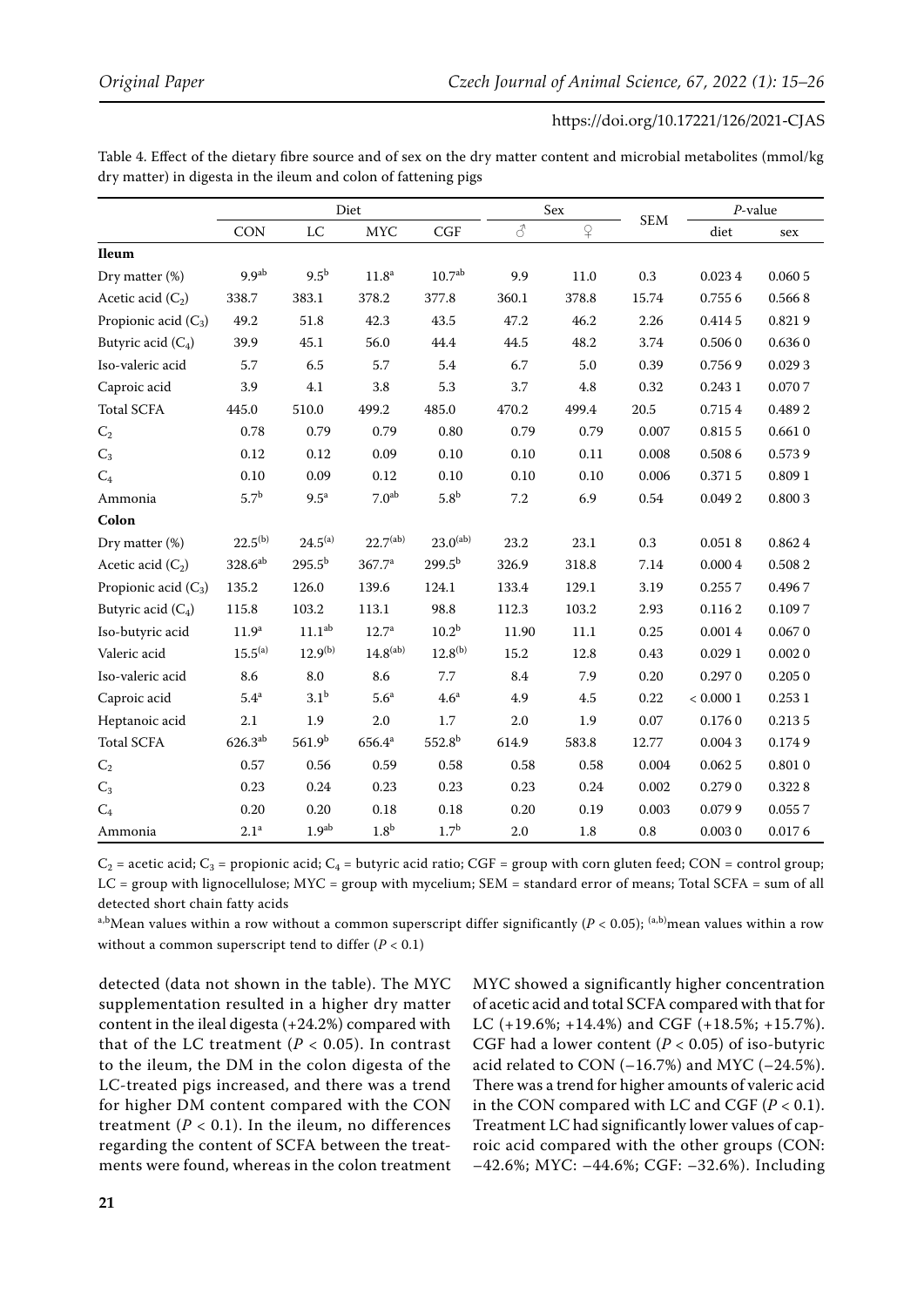LC in the diet also increased ammonia content (*P* < 0.05) in ileal digesta compared with the CON (+40.0%) and CGF (+38.9%). In the colon digesta CON showed significantly higher contents of ammonia than was recorded in either MYC (+14.3%) or CGF (+19.0%). Barrows showed higher values of iso-valeric acid (+34.0%; *P* < 0.05) and, compared with gilts, there was a trend to decreased  $(P < 0.1)$  dry matter and caproic acid content in ileum. In the colon of barrows there were higher contents of valeric acid (+18.8%) and ammonia compared with the colon of gilts ( $P < 0.05$ ).

Table 5 presents the results of jejunal, ileal and colonic morphometrical measurements. In treatment LC there was a trend for higher villi in the jejunum  $(P < 0.1)$  compared with MYC, though these differences were not observed in the ileum. There were no differences between treatments recorded for villi area in jejunum; however, in the ileum CGF showed a trend to a decreased villi area compared with LC and MYC. For treatment LC there were more goblet cells (+24.0%; *P* < 0.05) in the jejunum compared with MYC, whereas in the il-

eum CON showed a significant increase (+53.2%) compared with CGF. For LC there was a trend for an increased jejunal crypt depth (*P* < 0.1) compared with CON, whereas there was a trend for a decreased colonic crypt depth compared with MYC. In the jejunum LC resulted in a greater crypt area  $(+18.8\%; P < 0.05)$  compared with MYC and CGF; however, in ileum, LC showed a trend to a larger crypt area as CON. In ileum, LC trended to an increase in crypt goblet cell number in comparison to MYC, whereas in colon a trend to a decrease in LC compared to CON was observed. MYC led to a thicker colonic muscularis (+39.9%; *P* < 0.05) compared to LC. Barrows trended to show an increase of crypt area in ileum  $(P < 0.1)$ .

## **Discussion**

#### **Fattening performance**

The inclusion of high amounts of fibre-rich feedstuffs in the diet reduces the digestibility of many

Table 5. Effect of the dietary fibre source and sex on the gut morphology of fattening pigs

|                                    | Diet                 |                    |                      |                    |                     | Sex      |            | $P$ -value |        |
|------------------------------------|----------------------|--------------------|----------------------|--------------------|---------------------|----------|------------|------------|--------|
|                                    | <b>CON</b>           | LC                 | <b>MYC</b>           | CGF                | $\vec{\mathcal{S}}$ | $\Omega$ | <b>SEM</b> | diet       | sex    |
| Villi height $(\mu m)$             |                      |                    |                      |                    |                     |          |            |            |        |
| Jejunum                            | $393.3^{(ab)}$       | $434.7^{(a)}$      | $352.8^{(b)}$        | $384.3^{(ab)}$     | 394.3               | 388.2    | 10.5       | 0.0505     | 0.7647 |
| Villi area $\text{(mm}^2)$         |                      |                    |                      |                    |                     |          |            |            |        |
| Ileum                              | $0.060^{(ab)}$       | $0.065^{(a)}$      | $0.064^{(a)}$        | $0.051^{(b)}$      | 0.060               | 0.060    | 0.002      | 0.0564     | 0.8156 |
| Villi goblet cells $(n)$           |                      |                    |                      |                    |                     |          |            |            |        |
| Jejunum                            | $23.4^{ab}$          | $24.3^{\circ}$     | $19.6^{b}$           | 20.8 <sup>ab</sup> | 21.9                | 22.1     | 0.60       | 0.0218     | 0.8717 |
| Ileum                              | 38.0 <sup>a</sup>    | $31.2^{ab}$        | 31.1 <sup>ab</sup>   | $24.8^{b}$         | 30.8                | 31.8     | 1.41       | 0.0091     | 0.7288 |
| Crypt depth $(\mu m)$              |                      |                    |                      |                    |                     |          |            |            |        |
| Jejunum                            | $472.1^{(b)}$        | $523.0^{(a)}$      | $473.8^{(ab)}$       | $488.1^{(ab)}$     | 485.3               | 493.2    | 7.6        | 0.0716     | 0.6007 |
| Colon                              | $388.4^{(ab)}$       | $371.0^{(b)}$      | $412.3^{(a)}$        | $372.6^{(ab)}$     | 391.7               | 380.5    | 6.3        | 0.0796     | 0.3630 |
| Crypt area $\text{ (mm}^2\text{)}$ |                      |                    |                      |                    |                     |          |            |            |        |
| Jejunum                            | $0.017^{ab}$         | 0.019 <sup>a</sup> | 0.016 <sup>b</sup>   | 0.016 <sup>b</sup> | 0.016               | 0.018    | 0.0004     | 0.0174     | 0.1806 |
| Ileum                              | $0.019^{(b)}$        | $0.023^{(a)}$      | $0.020^{(ab)}$       | $0.020^{(ab)}$     | 0.021               | 0.020    | 0.0005     | 0.0515     | 0.0628 |
| Crypt goblet cells $(n)$           |                      |                    |                      |                    |                     |          |            |            |        |
| Jejunum                            | 40.6 <sup>(ab)</sup> | $44.8^{(a)}$       | $38.2^{(b)}$         | $39.3^{(ab)}$      | 40.5                | 40.9     | 0.88       | 0.0516     | 0.7942 |
| Colon                              | $66.9^{(a)}$         | $59.5^{(b)}$       | 63.9 <sup>(ab)</sup> | $63.3^{(ab)}$      | 62.5                | 64.3     | 0.98       | 0.0519     | 0.3324 |
| Muscularis $(\mu m)$               |                      |                    |                      |                    |                     |          |            |            |        |
| Colon                              | $193.4^{ab}$         | $182.6^{b}$        | $255.4^a$            | $190.1^{ab}$       | 206.5               | 204.2    | 9.81       | 0.0300     | 0.9017 |

 $CGF = group$  with corn gluten feed;  $CON = control$  group;  $LC = group$  with lignocellulose;  $MYC = group$  with mycelium; SEM = standard error of means

a,b<sub>Mean values within a row without a common superscript differ significantly ( $P < 0.05$ ); <sup>(a,b)</sup>mean values within a row</sub> without a common superscript tend to differ  $(P < 0.1)$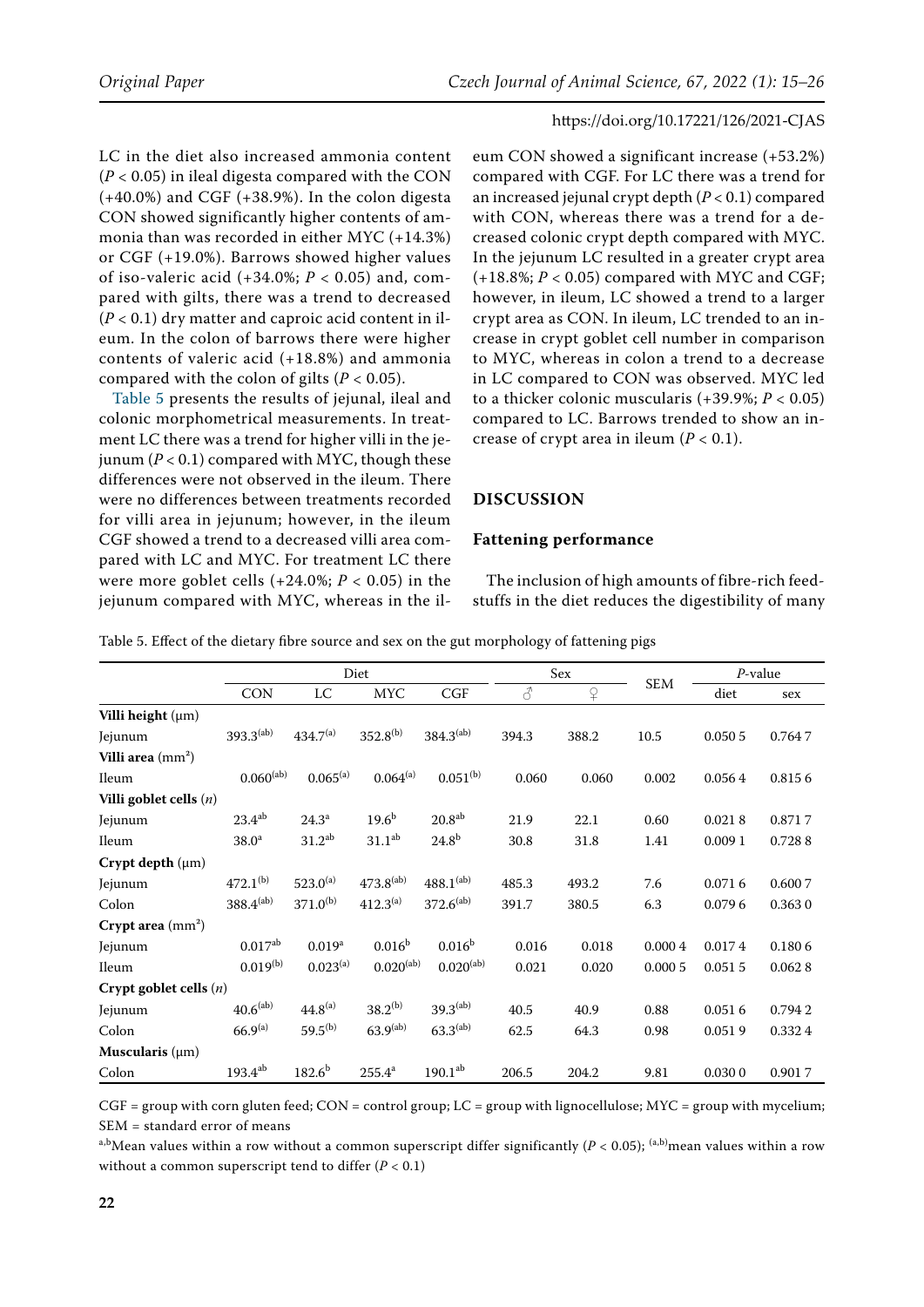nutrients, and as a result the available energy for the pig decreases. A higher content of dietary fibre can also be related to a decrease in performance ([Schedle 2016](#page-10-1)). After an adaptation phase the dilution of nutrients, and subsequently dilution of the energy content, can increase feed intake as the animal compensates until its physical satiety is reached [\(Kyriazakis and Emmans 1995;](#page-10-14) [Pichler](#page-10-8)  [et al. 2020](#page-10-8)). In the present study there was evidence of a compensatory effect of feed intake in the LC and MYC treatment, but not in the CGF treatment. The inclusion of vegetable oil in the LC and MYC diets may have had a beneficial effect on dietary preference or palatability of LC and MYC compared to CGF, thereby leading to an increased feed intake. Soluble dietary fibre was assumed to contain no additional metabolizable energy when calculating the value of the applied diets. This could be a reason for the differences regarding energy content per kg diet between LC and MYC in the finisher phase. In contrast to the results from the present study, [Kraler et al. \(2015\)](#page-10-15) and [Slama et al. \(2020\)](#page-11-3)  reported no effect on performance in their studies with piglets where fibre-rich but nutrient-balanced diets were fed. Furthermore, [Schedle et al.](#page-10-0)  [\(2008\)](#page-10-0) demonstrated that moderately increasing TDF contents can lead to increased ADG and ADFI with no difference in G : F. [Gutierrez et al.](#page-10-16)  [\(2013\)](#page-10-16) showed that increasing fibre contents and a balanced energy level in the diet did not affect ADFI and ADG; however, there was an improved G : F ratio in growing pigs. An interesting result from the present study was the reduction in G : F of LC compared to MYC in all investigated feeding phases; this could be related to increased villi high, crypt depth, and goblet cell content of pigs in the LC treatment. Growth of villi and of goblet cells requires energy and protein. Hence, the differences in the performance between the treatments can be related to the different fibre sources. [Slama et al. \(2019\)](#page-10-4) analysed 22 fibre components (inclusive the applied fibre sources in the present study) regarding their physico-chemical properties. The authors concluded that the variations in hydration and buffer capacity or swelling properties may have an effect on the physiological outcomes.

The gender dimorphism in terms of increased ADG, ADFI, and daily EI, as well as a trend to a reduction of G: F ratio in barrows compared to gilts, was seen in the present study and has also been reported in the literature ([Loibl et al. 2020\)](#page-10-17).

#### **Feeding behaviour**

According to the interpretation of the meal duration in our study, the following discussion considers the term 'visit' in cited studies. The observed correlation of fewer visits with increased meal size is also supported by the evidence from other studies [\(de Haer and de Vries 1993](#page-9-4); [Gilbert et al. 2017](#page-10-18); [Pichler et al. 2020](#page-10-8)). In general, the observed total daily feeder occupation time is similar to [Pichler](#page-10-8) [et al. \(2020\)](#page-10-8), whereas differences to the other studies cited above can be explained as follows. Despite different study designs and diet compositions it can be assumed that it is not only the diet that affects the feeding behaviour, but the animal : feeder ratio can additionally be considered as an important factor. As discussed previously, the increased number of meals per day and decreased feed amount per meal in CGF may be associated with the palatability of the diet. However, there is a further important factor, which has been neglected in the literature. This is the IDF : SDF ratio or the physico-chemical properties, which in CGF is more than the double that of the other treatments. The differences between barrows and gilts can be explained by barrows needing to eat more meals to accomplish the higher ADFI, although with similar same meal size and time at a visit.

# **Microbial metabolites and intestinal morphology**

Acetic acid, propionic acid and butyric acid, present in a typical ratio of  $60:20:20$ , are the most abundant SCFAs in the large intestine of mammals [\(Rasmussen et al. 1988](#page-10-7); [Topping and Clifton 2001](#page-11-4)) and in the present study this ratio also applied. No differences regarding the concentration of SCFA in the ileum were observed. This can be related to all diets having a physiologically low SDF content in the finisher phase, indicating very low substrate amounts for microbial fermentation. The studies of [Kraler](#page-10-15) [et al. \(2015\)](#page-10-15) and [Slama et al. \(2020\)](#page-11-3) found similar results regarding SCFA concentration when applying nutrient-balanced diets in piglets. Furthermore, the concentration of BCFA increased in a distal direction, irrespective of the diets fed, which is in accordance with [Macfarlane et al. \(1992\).](#page-10-19) This phenomenon can be explained by the fact that, in the small intestine, dietary protein acts as nutrient source for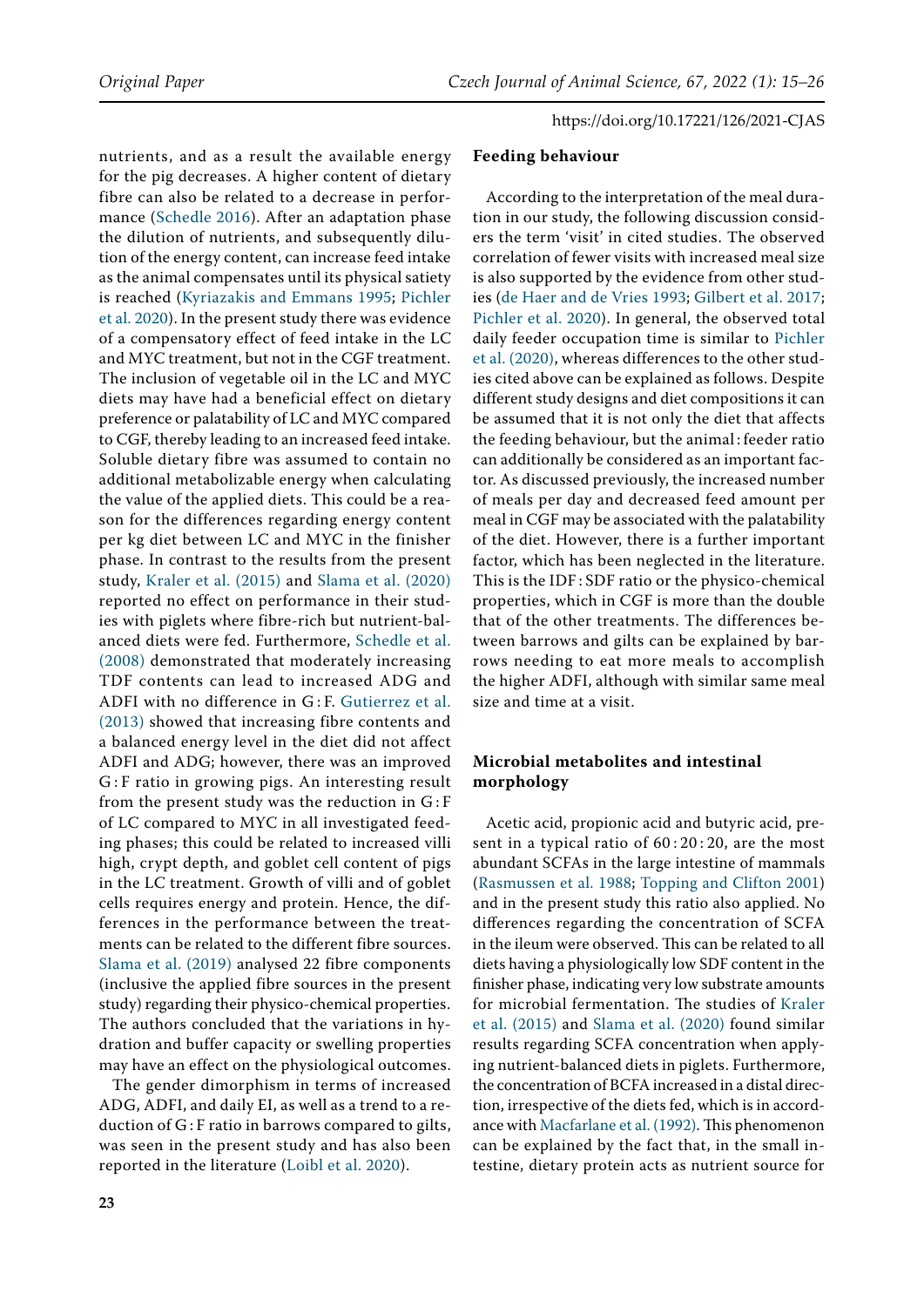both host and microbes, leading to a competition for the available amino acids ([Pierzynowski et al.](#page-10-20)  [2006\)](#page-10-20). In contrast to the ileum, in the colon there is a more pronounced fermentation of amino acids which leads to higher contents of BCFA ([De Preter](#page-9-1)  [et al. 2011\)](#page-9-1). Treatment MYC showed a higher acetic acid and total SCFA content in the colon compared with LC and CGF. Through the minor difference of SDF contents between the treatments, different physico-chemical properties of the different fibre sources, as reported by [Slama et al. \(2019\)](#page-10-4), can exert a significant influence in the production of SCFA. Interestingly there were no differences in the content of bA, either in the ileum or in the colon. This effect may possibly be explained by the digestible nitrogen balanced diets and/or an adequate carbohydrate supply for the intestinal microbiota [\(Bikker et al. 2006](#page-9-5); [Nyachoti et al. 2006](#page-10-21)).

In comparison with the findings of [Nousiainen](#page-10-22)  [and Suomi \(1991\),](#page-10-22) the higher ammonia concentration in the ileal digesta showed no negative effect on the VH, and in contrast to their study, there was no correlation between ammonia and VH in the present study (Pearson correlation: –0.108 1, *P* > 0.1; data not shown). Furthermore, LC showed the highest ammonia concentration and this treatment also had villi of increased high. The ammonia content in the study of [Nousiainen and Suomi \(1991\)](#page-10-22) ranged between 4.3 mM and 48.8 mM. [Visek \(1978\)](#page-11-5) reported ammonia concentration in single stomach mammals between 3.0 mM to 44 mM (both studies refer to fluid digesta). Through the generally lower ammonia content in the present study (1.7–9.5 mmol/kg dry digesta) it may be deduced that there was no influence of the ammonia content on VH. Another possibility could be the protein quality and content of the diet, as this can also influence the amount of ammonia or the pyhsico-chemical properties of the dietary fibre source ([Mouille et al. 2004;](#page-10-23) [Slama](#page-10-4)  [et al. 2019\)](#page-10-4). In the present study we have assumed, that the minor differences in parameters of intestinal morphology are more affected by the differences in the physio-chemical properties of dietary fibre sources then the different amounts of dietary fibre in the diets.

## **Conclusion**

The results of the present study indicate that the effect on zootechnical performance, as well

as the effect on most investigated physiological parameters, was more pronounced between diets containing different dietary fibre sources than diets that differ in their dietary fibre content. This resulted in an improved G : F ratio in diets supplemented with MYC compared to LC. On the other hand, the CGF-supplemented diets showed different feeding behaviour parameters compared with the control diet. A similar picture was observed for the parameters of the intestinal physiology. Here too, the investigated parameters showed different physiological reactions between the treatments.

The results of the present study indicate the importance of knowledge of the IDF : SDF ratio in dietary fibre, as well as of physico-chemical properties in pig studies dealing with dietary fibre. Hence, further studies are necessary to provide evidence regarding the mode of action of dietary fibre sources or feed matrices of differing physico-chemical properties.

#### **Conflict of interest**

The authors declare no conflict of interest.

## **REFERENCES**

- <span id="page-9-5"></span>Bikker P, Dirkzwager A, Fledderus J, Trevisi P, le Huerou-Luron I, Lalles JP, Awati A. The effect of dietary protein and fermentable carbohydrates levels on growth performance and intestinal characteristics in newly weaned piglets. J Anim Sci. 2006 Dec 8;84(12):3337-45.
- <span id="page-9-0"></span>Cummings JH, Mann JI, Nishida C, Vorster HH. Dietary fibre: An agreed definition. Lancet. 2009 Jan 31;373 (9661):365-6.
- <span id="page-9-4"></span>de Haer LCM, de Vries AG. Effects of genotype and sex on the feed intake pattern of group housed growing pigs. Livest Prod Sci. 1993 Sep 1;36(3):223-32.
- <span id="page-9-1"></span>De Preter V, Hamer HM, Windey K, Verbeke K. The impact of pre- and/or probiotics on human colonic metabolism: Does it affect human health? Mol Nutr Food Res. 2011 Jan;55(1):46-57.
- <span id="page-9-3"></span>GfE (Society of Nutrition Physiology). Empfehlungen zur Energie- und Nahrstoffversorgung von Schweinen [Recommendations on the energy and nutrient supply of pigs]. Frankfurt am Main: DLG-Verlag; 2006. 247 p. German.
- <span id="page-9-2"></span>GfE (Society of Nutrition Physiology). Proceedings of the Society of Nutrition Physiology Vol. 17: Recommenda-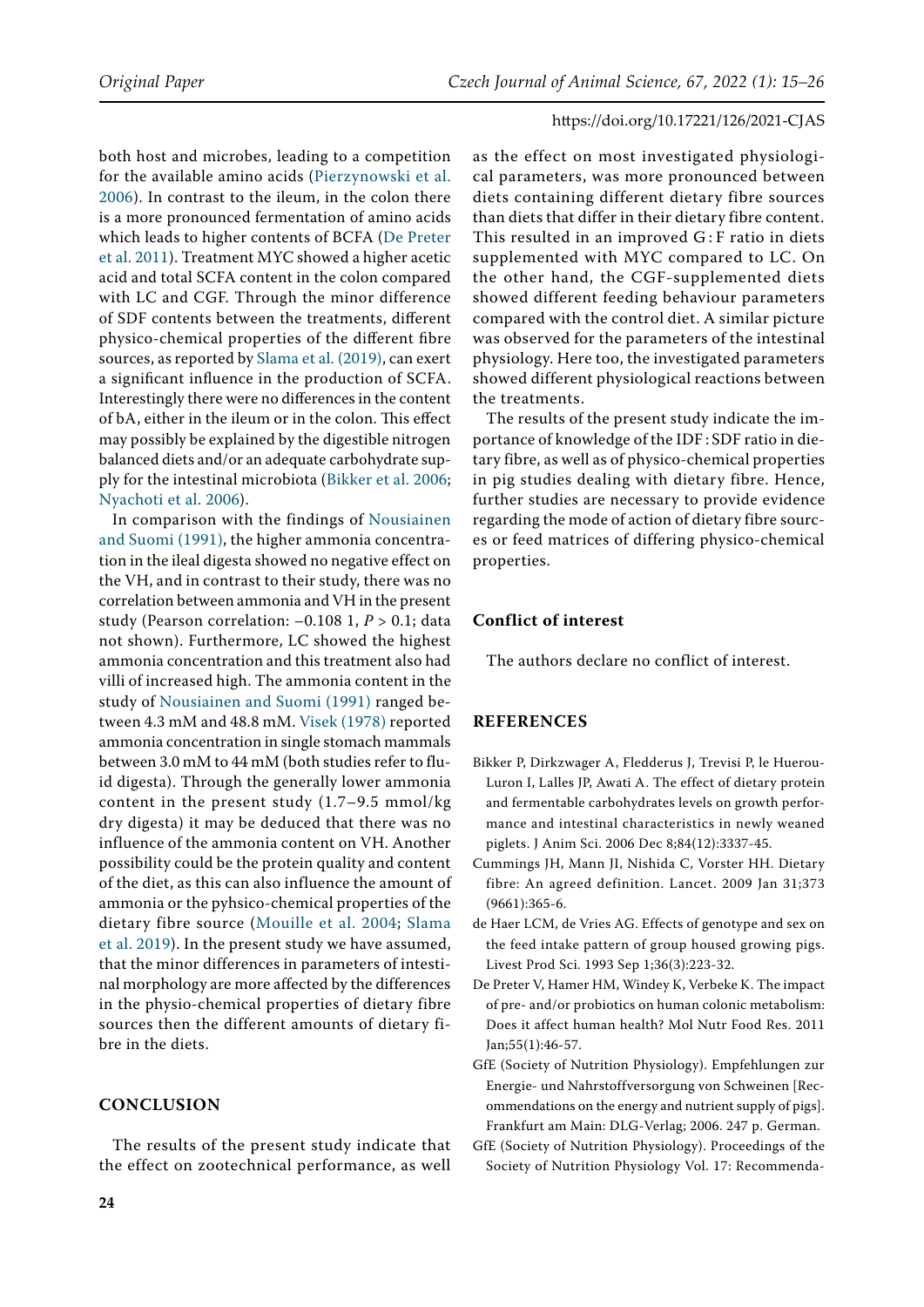tions for the Supply of Energy and Nutrients to Pigs. Frankfurt am Main: DLG-Verlag; 2008. 215 p.

- <span id="page-10-18"></span>Gilbert H, Billon Y, Brossard L, Faure J, Gatellier P, Gondret F, Labussiere E, Lebret B, Lefaucheur L, Le Floch N, Louveau I, Merlot E, Meunier-Salaun MC, Montagne L, Mormede P, Renaudeau D, Riquet J, Rogel-Gaillard C, Van Milgen J, Vincent A, Noblet J. Review: Divergent selection for residual feed intake in the growing pig. Animal. 2017 Jan 25;11(9):1427-39.
- <span id="page-10-16"></span>Gutierrez NA, Kerr BJ, Patience JF. Effect of insoluble-low fermentable fiber from corn-ethanol distillation origin on energy, fiber, and amino acid digestibility, hindgut degradability of fiber, and growth performance of pigs. J Anim Sci. 2013 Nov 1;91(11):5314-25.
- <span id="page-10-2"></span>Jaworski NW, Laerke HN, Bach Knudsen KE, Stein HH. Carbohydrate composition and in vitro digestibility of dry matter and nonstarch polysaccharides in corn, sorghum, and wheat and coproducts from these grains. J Anim Sci. 2015 Mar 1;93(3):1103-13.
- <span id="page-10-5"></span>Kallabis KE, Kaufmann O. Effect of a high-fibre diet on the feeding behaviour of fattening pigs. Arch Anim Bred. 2012 Oct 10;55(3):272-84.
- <span id="page-10-15"></span>Kraler M, Schedle K, Schwarz C, Domig K, Pichler M, Oppeneder A, Wetscherek W, Pruckler M, Pignitter M, Pirker K, Somoza V, Daniel H, Kneifel W. Fermented and extruded wheat bran in piglet diets: Impact on performance, intestinal morphology, microbial metabolites in chyme and blood lipid radicals. Arch Anim Nutr. 2015 Sep 3;69(5):378-98.
- <span id="page-10-14"></span>Kyriazakis I, Emmans G. The voluntary feed intake of pigs given feed based on wheat bran, dried citrus pulp and grass meal, in relation to measurements of feed bulk. Br J Nutr. 1995 Feb;73(2):191-207.
- <span id="page-10-17"></span>Loibl P, Widnisch W, Preissinger W. Examination of highresolution feed intake data of growing finishing pigs confronted with high deoxynivalenol contents present in their feed. Czech J Anim Sci. 2020 Nov 27;65(11):411-23.
- <span id="page-10-19"></span>Macfarlane GT, Gibson GR, Beatty E, Cummings JH. Estimation of short-chain fatty acid production from protein by human intestinal bacteria based on branched-chain fatty acid measurements. FEMS Microbiol Lett. 1992 Sep 1; 101(1992):81-8.
- <span id="page-10-3"></span>Montagne L, Pluske JR, Hampson DJ. A review of interactions between dietary fibre and the intestinal mucosa, and their consequences on digestive health in young nonruminant animals. Anim Feed Sci Technol. 2003 Aug 25;108(1-4):95-117.
- <span id="page-10-23"></span>Mouille B, Robert V, Blachier F. Adaptive increase of ornithine production and decrease of ammonia metabolism in rat colonocytes and hyperproteic diet ingestion. Am J Physiol Gastrointest Liver Physiol. 2004 Aug;287(2):344-51.
- <span id="page-10-6"></span>Noblet J, Le Goff GI. Effect of dietary fibre on the energy value of feeds for pigs. Anim Feed Sci Tech. 2001 Mar 15;90(1-2):35-52.
- <span id="page-10-9"></span>Noblet J, Fortune H, Shi XS, Dubois S. Prediction of net energy value of feeds for growing pigs. J Anim Sci. 1994 Feb 1;72(2):344-54.
- <span id="page-10-22"></span>Nousiainen J, Suomi K. Comparative observations on selected probiotics and olaquindox used as feed additives for piglets around weaning. J Anim Physiol Anim Nutr. 1991 Sep-Dec;66(1-5):212-23.
- <span id="page-10-21"></span>Nyachoti CM, Omogbenigun FO, Rademacher M, Blank G. Performance responses and indicators of gastrointestinal health in early-weaned pigs fed low-protein amino acidsupplemented diets. J Anim Sci. 2006 Jan 1;84(1):125-34.
- <span id="page-10-12"></span>Patton CJ, Crouch SR. Spectrophotometric and kinetics investigation of the Berthelot reaction for the determination of ammonia. Anal Chem. 1977 Mar 1;49(3):464-9.
- <span id="page-10-8"></span>Pichler J, Schwarz C, Gierus M, Schedle K. Choice feeding in fattening pigs: Effect of diets differing in nutrient density on feeding behaviour and fattening performance. Czech J Anim Sci. 2020 Jul 30;65(7):247-57.
- <span id="page-10-20"></span>Pierzynowski SG, Kruszewska D, Westrom BW. Chapter 3. The quality of dietary protein digestion affects animal performance and regulates gut bacteria growth: Hypotheses and facts. In: Mosenthin R, Zentek J, Zebrowska T, editors. Biology of growing animals. Amsterdam: Elsevier; 2006. p. 65-79.
- <span id="page-10-11"></span>Pryce JD. A modification of the Barker-Summerson method for the determination of lactic acid. Analyst. 1969;94 (1125):1151-2.
- <span id="page-10-7"></span>Rasmussen HS, Holtug K, Mortensen PB. Degradation of amino acids to short-chain fatty acids in humans: An in vitro study. Scand J Gastroenterol. 1988 Jan 1;23 (2):178-82.
- <span id="page-10-10"></span>Saarinen MT. Determination of biogenic amines as dansyl derivatives in intestinal digesta and feces by reversed phase HPLC. Chromatographia. 2002 Mar 1;55(5-6):297-300.
- <span id="page-10-13"></span>Sauvant D, Perez JM, Tran G. Tables of composition and nutritional value of feed materials: Pigs, poultry, cattle, sheep, goats, rabbits, horses and fish. Wageningen: Wageningen Academic Publishers; 2004. 304 p.
- <span id="page-10-1"></span>Schedle K. Sustainable pig and poultry nutrition by improvement of nutrient utilisation – A review. J Land Manag Food Environ. 2016 Mar 1;67(1):45-60.
- <span id="page-10-0"></span>Schedle K, Pfaffl MW, Plitzner C, Meyer HHD, Windisch W. Effect of insoluble fibre on intestinal morphology and mRNA expression pattern of inflammatory, cell cycle and growth marker genes in a piglet model. Arch Anim Nutr. 2008 Dec 1;62(6):427-38.
- <span id="page-10-4"></span>Slama J, Schedle K, Wurzer GK, Gierus M. Physicochemical properties to support fibre characterization in mo-